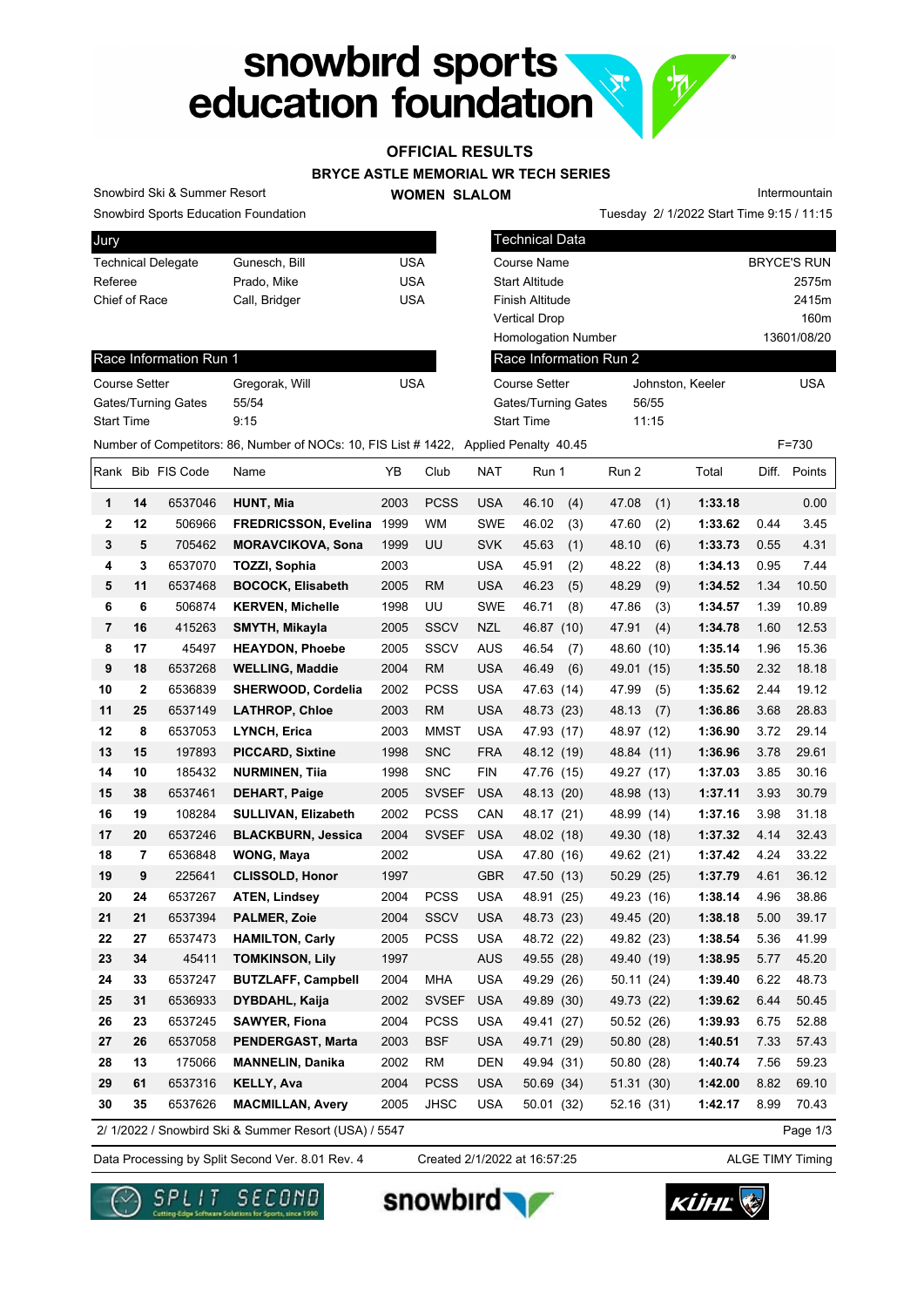## **BRYCE ASTLE MEMORIAL WR TECH SERIES WOMEN SLALOM OFFICIAL RESULTS**

Snowbird Sports Education Foundation Snowbird Ski & Summer Resort

Intermountain

Tuesday 2/ 1/2022 Start Time 9:15 / 11:15

|    |              | Rank Bib FIS Code | Name                            | ΥB   | Club         | NAT        | Run 1            | Run 2       | Total |         | Diff.         | Points               |
|----|--------------|-------------------|---------------------------------|------|--------------|------------|------------------|-------------|-------|---------|---------------|----------------------|
| 31 | $\mathbf{1}$ | 108018            | <b>TIMMERMANN, Claire</b>       | 2000 | UU           | CAN        | (9)<br>46.75     | 55.82 (48)  |       | 1:42.57 | 9.39          | 73.56                |
| 32 | 22           | 6537329           | FROHLICH, Annaliese             | 2004 | <b>CMAC</b>  | <b>USA</b> | 47.37 (11)       | 55.51 (46)  |       | 1:42.88 | 9.70          | 75.99                |
| 33 | 39           | 6537238           | <b>LANTZ, Georgia</b>           | 2004 | ASC          | <b>USA</b> | 50.87 (36)       | 52.24 (32)  |       | 1:43.11 | 9.93          | 77.79                |
| 34 | 47           | 225821            | <b>HANSFORD, Amber</b>          | 2004 |              | <b>GBR</b> | 50.78 (35)       | 52.34 (33)  |       | 1:43.12 | 9.94          | 77.87                |
| 35 | 30           | 6537248           | <b>GROSSMAN, Saba</b>           | 2004 | <b>SVSEF</b> | <b>USA</b> | 50.97 (37)       | 52.57 (34)  |       | 1:43.54 | 10.36         | 81.16                |
| 36 | 45           | 6537261           | <b>PLATT, Hadley</b>            | 2004 | <b>PCSS</b>  | <b>USA</b> | 51.45 (40)       | 52.89 (36)  |       | 1:44.34 | 11.16         | 87.43                |
| 37 | 48           | 6537476           | <b>HAGGARD, Sofie</b>           | 2005 | <b>SB</b>    | <b>USA</b> | 51.21 (39)       | 53.94 (39)  |       | 1:45.15 | 11.97         | 93.78                |
| 38 | 67           | 6537456           | <b>MCAULEY, Aspen</b>           | 2005 | <b>SBSTA</b> | USA        | 52.64 (44)       | 52.86 (35)  |       |         | 1:45.50 12.32 | 96.52                |
| 39 | 37           | 6537294           | <b>BENJAMINSON, Kacey</b>       | 2004 | <b>TPT</b>   | <b>USA</b> | 52.55 (43)       | 53.36 (38)  |       |         | 1:45.91 12.73 | 99.73                |
| 40 | 44           | 6537253           | <b>WOGOMAN, Evalyn</b>          | 2004 | <b>JHSC</b>  | <b>USA</b> | 52.95 (46)       | 53.22 (37)  |       |         |               | 1:46.17 12.99 101.77 |
| 41 | 68           | 6537553           | <b>DIAMOND, Whitney</b>         | 2005 | <b>SB</b>    | <b>USA</b> | 53.12 (48)       | 54.48 (41)  |       |         |               | 1:47.60 14.42 112.97 |
|    | 36           | 6537028           | DAVIS, Anna                     | 2003 | RM           | <b>USA</b> | 56.83 (66)       | 50.77 (27)  |       |         |               | 1:47.60 14.42 112.97 |
| 43 | 57           | 6537452           | <b>TRAVIS, Morrison</b>         | 2005 | <b>PCSS</b>  | <b>USA</b> | 53.46 (51)       | 54.15 (40)  |       |         |               | 1:47.61 14.43 113.05 |
| 44 | 32           | 6537236           | LINDSTROM, Logan                | 2004 | <b>SVSEF</b> | <b>USA</b> | 51.53(41)        | 56.17 (50)  |       |         |               | 1:47.70 14.52 113.75 |
| 45 | 62           | 6537385           | <b>HASSELBACH, Shea</b>         | 2004 | MBSEF USA    |            | 53.42 (50)       | 54.61 (42)  |       |         |               | 1:48.03 14.85 116.34 |
| 46 | 58           | 6537492           | <b>KRAGT, Abigail</b>           | 2005 | <b>ASC</b>   | <b>USA</b> | 53.75 (53)       | 55.26 (45)  |       |         |               | 1:49.01 15.83 124.02 |
| 47 | 50           | 6537457           | <b>STENDELL, Lauren</b>         | 2005 | <b>SVSEF</b> | <b>USA</b> | 53.91 (54)       | 55.25 (44)  |       | 1:49.16 |               | 15.98 125.19         |
| 48 | 49           | 6537210           | <b>THOMAS, Ella</b>             | 2003 | <b>SB</b>    | <b>USA</b> | 53.27 (49)       | 56.06 (49)  |       |         |               | 1:49.33 16.15 126.52 |
| 49 | 71           | 6537451           | <b>CUSHARD, Cayla</b>           | 2005 | <b>TPT</b>   | <b>USA</b> | 53.94 (55)       | 56.19 (51)  |       |         |               | 1:50.13 16.95 132.79 |
| 50 | 59           | 6537470           | <b>CRUS, Cameron</b>            | 2005 | <b>SVSEF</b> | <b>USA</b> | 55.97 (62)       | 54.79 (43)  |       |         |               | 1:50.76 17.58 137.73 |
| 51 | 65           | 6537489           | <b>WALTHER-PORINO, Red</b>      | 2005 | <b>SVSEF</b> | <b>USA</b> | 55.52 (60)       | 56.28 (52)  |       |         |               | 1:51.80 18.62 145.87 |
| 52 | 60           | 6537302           | <b>GLICK, Taylor</b>            | 2004 | <b>JHSC</b>  | <b>USA</b> | 55.26 (59)       | 57.13 (55)  |       |         |               | 1:52.39 19.21 150.50 |
| 53 | 63           | 6537444           | <b>VIESTURS, Anabel</b>         | 2004 | <b>SVSEF</b> | <b>USA</b> | 56.70 (65)       | 55.78 (47)  |       |         |               | 1:52.48 19.30 151.20 |
| 54 | 70           | 6537547           | <b>GRIES, Alyssa</b>            | 2005 | <b>ASC</b>   | <b>USA</b> | 54.50 (57)       | 58.22 (57)  |       |         |               | 1:52.72 19.54 153.08 |
| 55 | 54           | 6537258           | <b>KRAABEL, Sydney</b>          | 2004 | <b>CMAC</b>  | <b>USA</b> | 52.84 (45)       | 1:00.14(60) |       | 1:52.98 |               | 19.80 155.12         |
| 56 | 53           | 6537293           | <b>SALINAS, Natasha</b>         | 2004 | <b>TPT</b>   | <b>USA</b> | 53.58 (52)       | 59.44 (59)  |       |         |               | 1:53.02 19.84 155.43 |
| 57 | 72           | 6537278           | TAL, Noga                       | 2004 | <b>MRT</b>   | <b>USA</b> | 56.47 (64)       | 56.62 (53)  |       | 1:53.09 |               | 19.91 155.98         |
| 58 | 77           | 6537298           | FLOOD, Jordan                   | 2004 | <b>SBSTA</b> | <b>USA</b> | 55.74 (61)       | 58.10 (56)  |       |         |               | 1:53.84 20.66 161.86 |
| 59 | 80           | 6537344           | <b>TETI, Mary</b>               | 2004 | <b>SBSTA</b> | <b>USA</b> | 59.11 (70)       | 59.28 (58)  |       |         |               | 1:58.39 25.21 197.50 |
| 60 | 75           | 6537464           | HONEY, Lili                     | 2005 | <b>RM</b>    |            | USA 1:01.39 (71) | 57.01 (54)  |       |         |               | 1:58.40 25.22 197.58 |
| 61 | 81           | 6537505           | <b>THOM, Erin</b>               | 2005 | <b>SB</b>    | <b>USA</b> | 1:02.66 (72)     | 1:02.29(61) |       |         |               | 2:04.95 31.77 248.90 |
| 62 | 85           | 6537531           | LAAKSO, Paige                   | 2005 | <b>PCSS</b>  |            | USA 1:04.79 (73) | 1:03.54(62) |       |         |               | 2:08.33 35.15 275.38 |
| 63 | 74           | 6537364           | <b>KRUCKENBERG, Kelsie 2004</b> |      | <b>SB</b>    | <b>USA</b> | 1:10.45(74)      | 1:08.83(63) |       | 2:19.28 |               | 46.10 361.16         |
| 64 | 82           | 6537618           | <b>FLIGOR, Laura</b>            | 2005 | <b>SBSTA</b> |            | USA 1:12.97 (75) | 1:14.02(64) |       |         |               | 2:26.99 53.81 421.56 |

**NOT PERMITTED TO START 1st RUN**

**DID NOT START 1st RUN**

| DID NOT FINISH 1st RUN: 8 competitors |  |
|---------------------------------------|--|
|---------------------------------------|--|

| 78 |         | 6537425 TEBB, Evelyn    | 2004 | <b>TPT</b>  | USA |
|----|---------|-------------------------|------|-------------|-----|
| 76 | 6537595 | <b>VENVERLOH, Grace</b> | 2005 | RM          | USA |
| 64 | 6537496 | <b>PETERS, Emery</b>    | 2005 | <b>PCSS</b> | USA |
| 56 | 6537467 | <b>BEEGHLY, Siena</b>   | 2005 | MMST        | USA |
| 52 | 6537285 | <b>WILLETT, Shelby</b>  | 2004 | <b>MRT</b>  | USA |

2/ 1/2022 / Snowbird Ski & Summer Resort (USA) / 5547

Data Processing by Split Second Ver. 8.01 Rev. 4 Created 2/1/2022 at 16:57:25 ALGE TIMY Timing

Created 2/1/2022 at 16:57:25

snowbird

Page 2/3